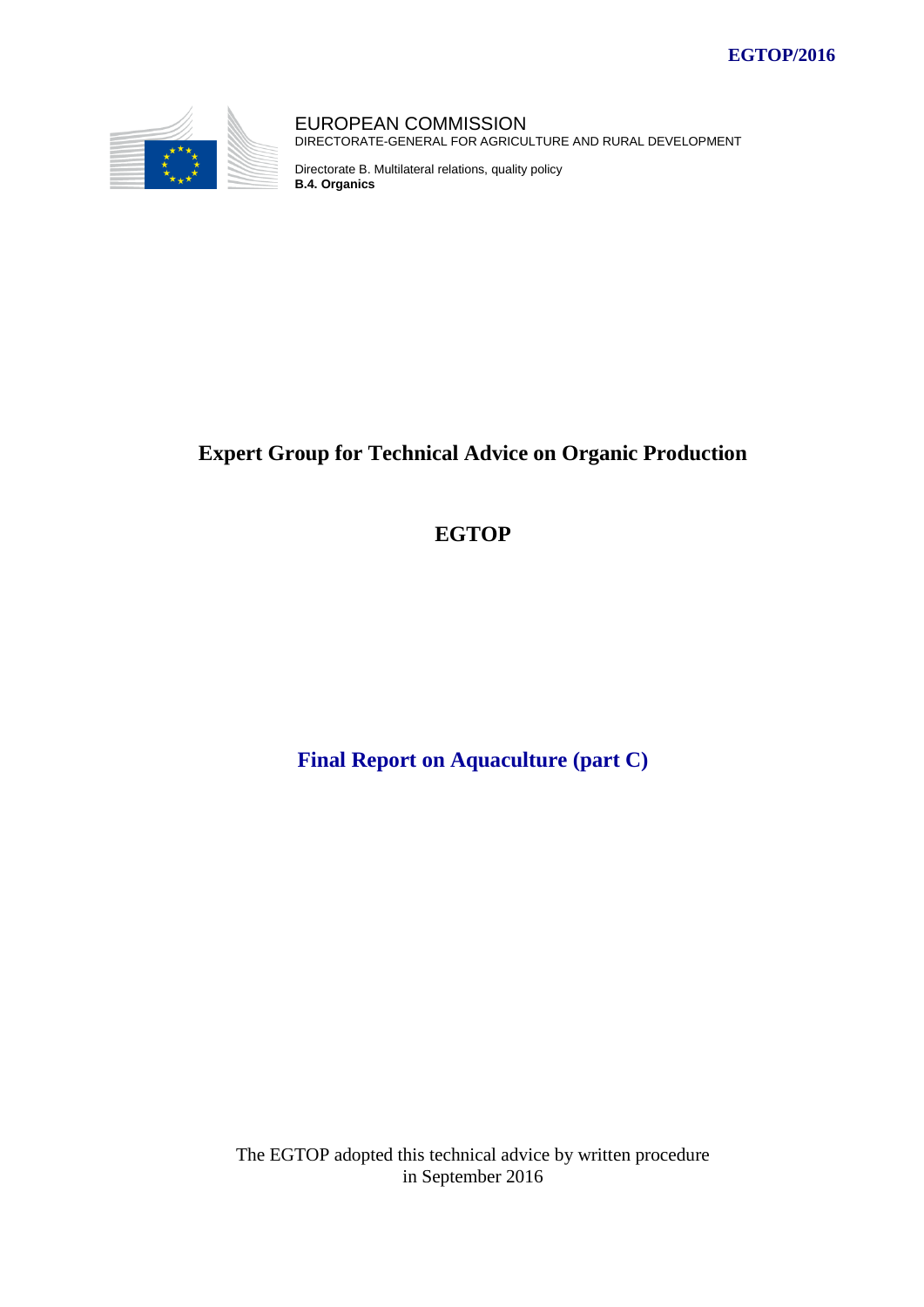## *About the setting up of an independent expert panel for technical advice*

With the Communication from the Commission to the Council and to the European Parliament on a European action plan for organic food and farming adopted in June 2004, the Commission intended to assess the situation and to lay down the basis for policy development, thereby providing an overall strategic vision for the contribution of organic farming to the common agricultural policy. In particular, the European action plan for organic food and farming recommends, in action 11, establishing an independent expert panel for technical advice. The Commission may need technical advice to decide on the authorisation of the use of products, substances and techniques in organic farming and processing, to develop or improve organic production rules and, more in general, for any other matter relating to the area of organic production. By Commission Decision 2009/427/EC of 3 June 2009, the Commission set up the Expert Group for Technical Advice on Organic Production.

#### *EGTOP*

The Group shall provide technical advice on any matter relating to the area of organic production and in particular it must assist the Commission in evaluating products, substances and techniques which can be used in organic production, improving existing rules and developing new production rules and in bringing about an exchange of experience and good practices in the field of organic production.

#### *EGTOP Permanent Group*

- Michel Bouilhol
- Keith Ball
- Jacques Cabaret
- Sonya Ivanova Peneva
- Lizzie Melby Jespersen
- Nicolas Lampkin
- Giuseppe Lembo
- Roberto Garcia Ruiz
- Evangelia Sossidou
- Wijnand Sukkel
- Bernhard Speiser
- Fabio Tittarelli

#### *Contact*

**European Commission - Agriculture and Rural Development**

**Directorate B: Multilateral relations, quality policy**

**Unit B4 – Organics** 

**Office L130 – 06/148 B-1049 BRUSSELS BELGIUM Functional mailbox: [agri-exp-gr-organic@ec.europa.eu](mailto:agri-exp-gr-organic@ec.europa.eu)**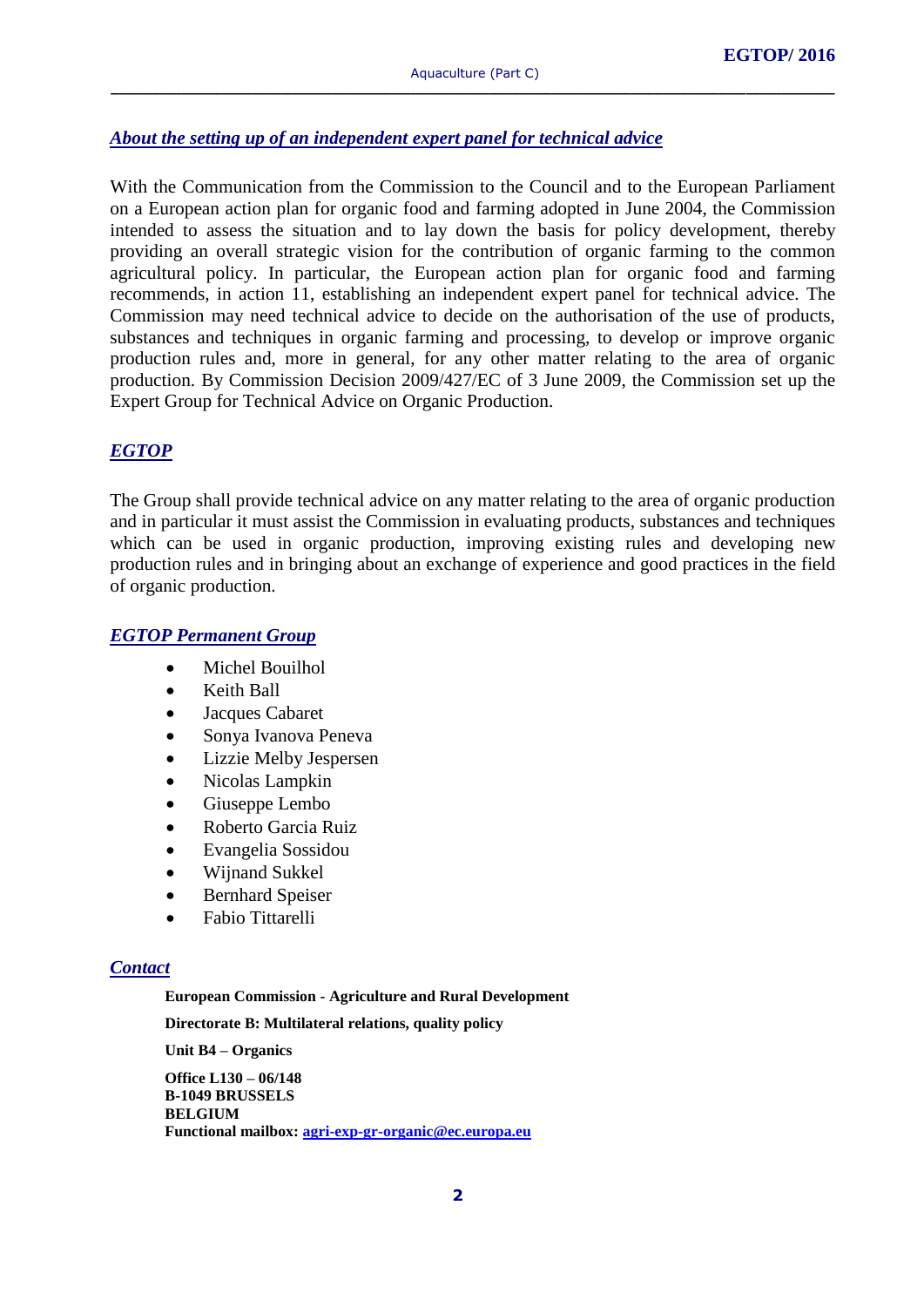The report of the Expert Group presents the views of the independent experts who are members of the Group. They do not necessarily reflect the views of the European Commission. The reports are published by the European Commission in their original language only.

[http://ec.europa.eu/agriculture/organic/eu-policy/expert-advice/documents/final](http://ec.europa.eu/agriculture/organic/eu-policy/expert-advice/documents/final-reports/index_en.htm)[reports/index\\_en.htm](http://ec.europa.eu/agriculture/organic/eu-policy/expert-advice/documents/final-reports/index_en.htm)

#### *ACKNOWLEDGMENTS*

Members of the Group are acknowledged for their valuable contribution to this technical advice. The members are:

Permanent Group members:

- Michel Bouilhol
- Keith Ball
- Jacques Cabaret
- Sonya Ivanova Peneva
- Lizzie Melby Jespersen
- Nicolas Lampkin
- Giuseppe Lembo
- Roberto Garcia Ruiz
- Evangelia Sossidou
- Wijnand Sukkel
- Bernhard Speiser
- Fabio Tittarelli

Sub-Group members:

- Giuseppe Lembo (chair)
- Evangelia Sossidou (rapporteur)
- Alicia Estevez Garcia
- Elena Mente
- Alfred Jokumsen (by e-mail)
- Patrick Sorgeloos

External experts:

none

Observers: none

Secretariat:

- João Onofre
- Luis Martín Plaza
- Dario Dubolino
- Eoin Mac Aoidh

All declarations of interest of Permanent Group members are available at the following webpage: [http://ec.europa.eu/agriculture/organic/eu-policy/expert-advice/documents/declaration-of](http://ec.europa.eu/agriculture/organic/eu-policy/expert-advice/documents/declaration-of-interests/index_en.htm)[interests/index\\_en.htm](http://ec.europa.eu/agriculture/organic/eu-policy/expert-advice/documents/declaration-of-interests/index_en.htm)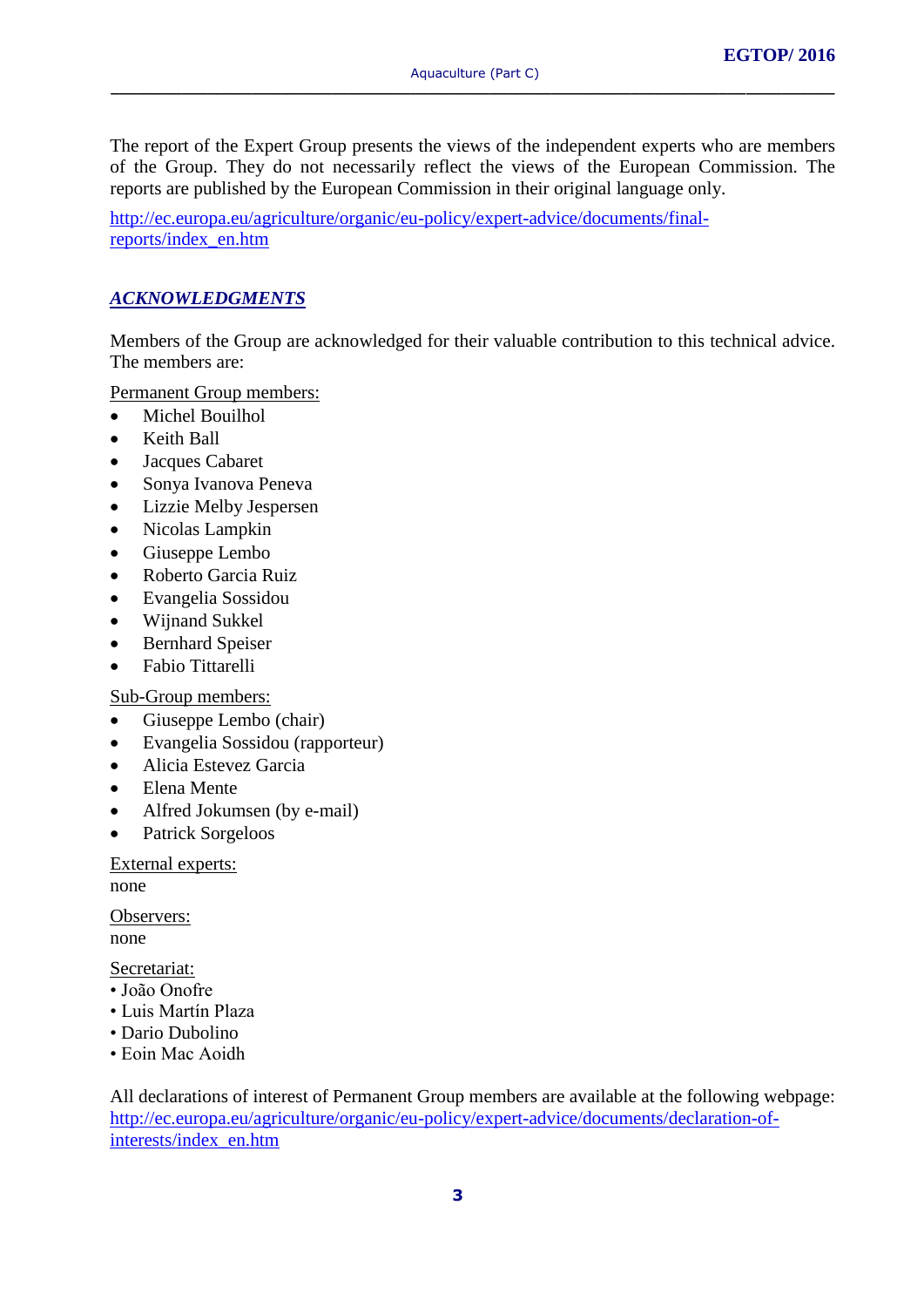## **TABLE OF CONTENTS**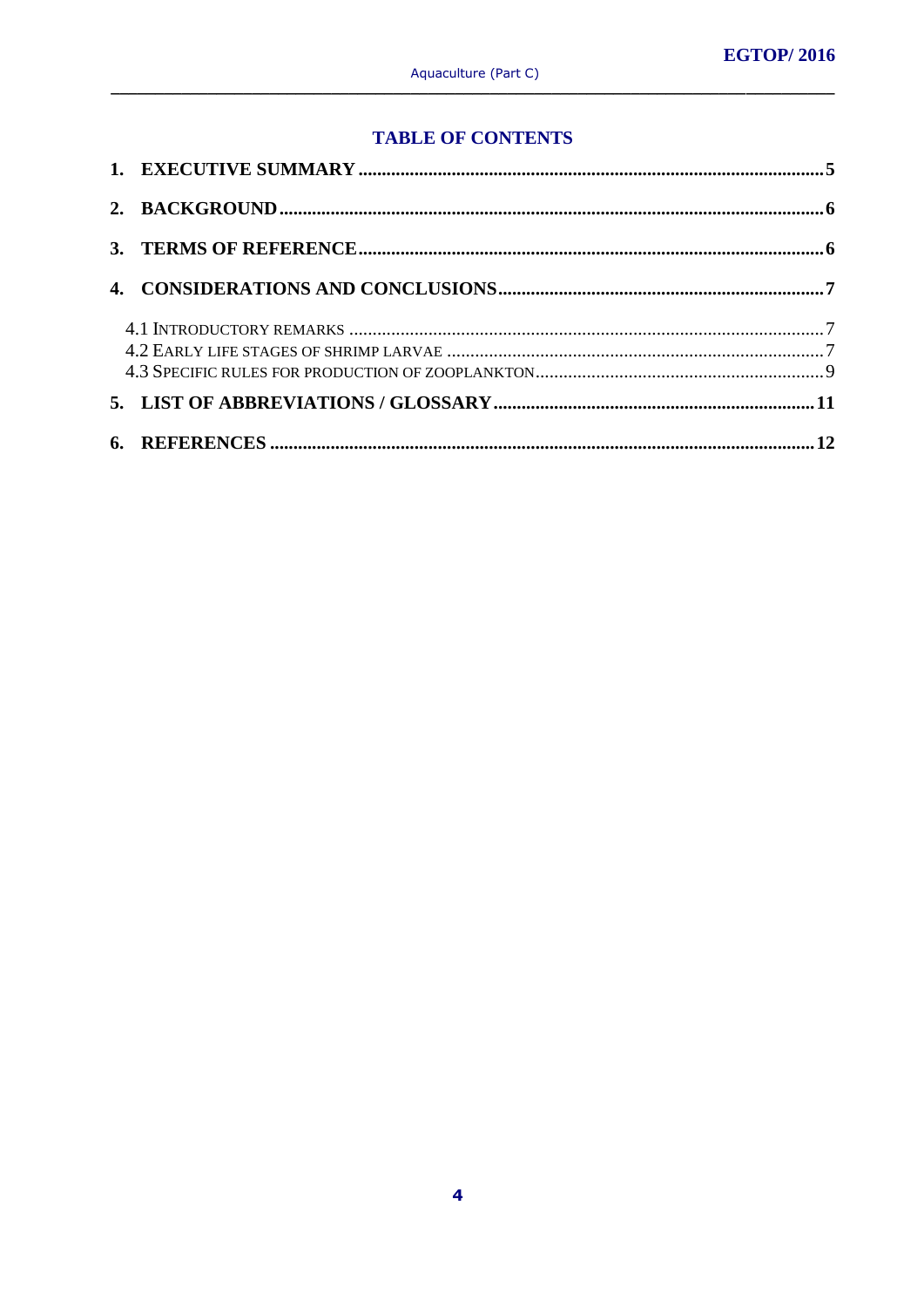#### **1. EXECUTIVE SUMMARY**

The topic of the dietary needs of shrimps, as well as the question about the use of zooplankton in organic aquaculture have both been addressed in the previous Final Reports on Aquaculture (part A and B) delivered on December 2013 and July 2014, respectively.

It is the opinion of the Group that most of the technical and scientific information contained in those reports are still valid in order to outline the technical advice on the matters included in the term of reference of the current mandate.

#### *Early life stages of shrimp larvae*

The Group does not see the possibility of establishing scientifically sound limits for the amount of fish meal and oil in diets of early life stages of shrimp. Neither the Group considers appropriate the application of the limitations laid down in Art. 25l 3(b) of Reg. 889/2008 to the early life stages of shrimp. Because those limitations were clearly related to a different life stage (i.e. shrimp already weaned) and to a different rearing environment (i.e. ponds), where the main source of feed is provided by the carrying capacity of the local environment.

As far as the applicability of such limitations to the other species referred in Art. 25l 3(a) of Reg. 889/2008, the Group confirms that those limitations only applies to the grow-out stage.

#### *Specific rules for production of zooplankton*

The Group does not consider the practice of zooplankton bioencapsulation different from the practice of zooplankton enrichment. Therefore, in the opinion of the Group, the considerations already expressed in the Final Report on Aquaculture (part B) on zooplankton are still valid. As a result, the Group sees no other possibility than to allow the use of non-organic zooplankton (enriched or bioencapsulated) until better alternatives have been developed.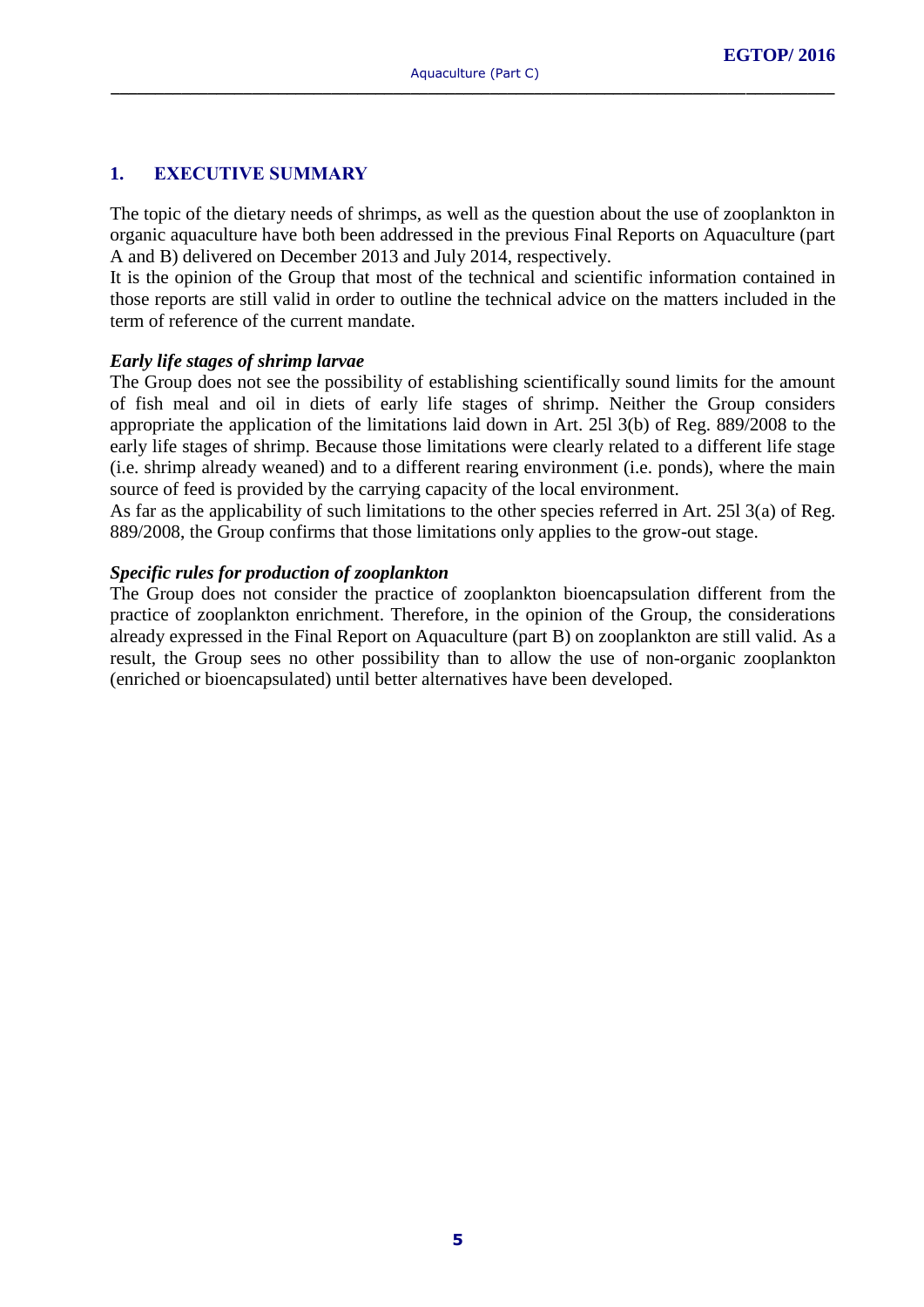#### **2. BACKGROUND**

Germany (and a number of independent producers) asked for clarifications, or if necessary a revision of the Article 251 of Commission Regulation (EC) No 889/2008<sup>1</sup> regarding organic shrimp hatchery diet for Tiger shrimp (*Penaeus monodon*). They argue that the limit of fishmeal (25%)/-oil (10%) inclusion in organic shrimp feed is not consistent with the need of larvae between zoea 3 and post larval 2 development stages. According to some organic certifiers and operators, this limitation would lead to malnutrition in the sensitive larvae and to drastically increased mortality.

Some certifiers currently interpret Article 25l to only apply to the grow-out phase, resulting in requirements on shrimp feed that are effectively less strict than the EU ones on this matter: in relation to the early development stages, they require only that fishmeal and fish oil used originate from the same area where the farms are located.

*P. monodon* producers also argue that there is currently no adequate organic shrimp feed available on the market for the above mentioned development stages which would also respect Article 25l.

In parallel, questions were received about bioencapsulation in zooplankton used as shrimp feed. Since conventional zooplankton can be used as feed in organic aquaculture, clarification is sought on whether all bioencapsulated products (emulsifiers, anti-oxidant, trace elements, etc) fall into the conventional category and could therefore be fed to organic shrimp farms without triggering problems for organic farmers.

Therefore, the Group is requested to prepare a report with technical advice on the matters included in the terms of reference.

### **3. TERMS OF REFERENCE**

In the light of the most recent technical and scientific information available to the experts, the Group is requested to answer the questions below.

1. Application of Article 25l to early life stages of shrimp larvae: Does this article allow the dietary needs of shrimps in their early life stages to be met (zoea 3 - post larval 2), in accordance with the requirements of Art. 15 (1) (d) of Regulation 834/2007. If this is not the case, would limiting its application to the grow-out phase only be consistent with organic production principles? The group is invited to give specific advice related to *P. monodon* and an indication of applicability to other species referred in the Article 25l.

2. Zooplankton bioencapsulation: Is this practice compatible with the principles of organic production? Should specific rules be formulated and/or specific products be prohibited, and if so, which parameters should be taken into account to this purpose?

For the preparation of its report the group is invited to examine the technical dossier provided to the Commission and to suggest any necessary amendments to the current Regulation.

#### **Deadline:**

-

The deadline for adoption of the final report is  $30<sup>th</sup>$  September 2016.

<sup>1</sup> Commission Regulation (EC) No 889/2008 of 5 September 2008 laying down detailed rules for the implementation of Council Regulation (EC) No 834/2007 on organic production and labelling of organic products with regard to organic production, labelling and control, 5OJ L 250, 18.9.2008, p. 1–84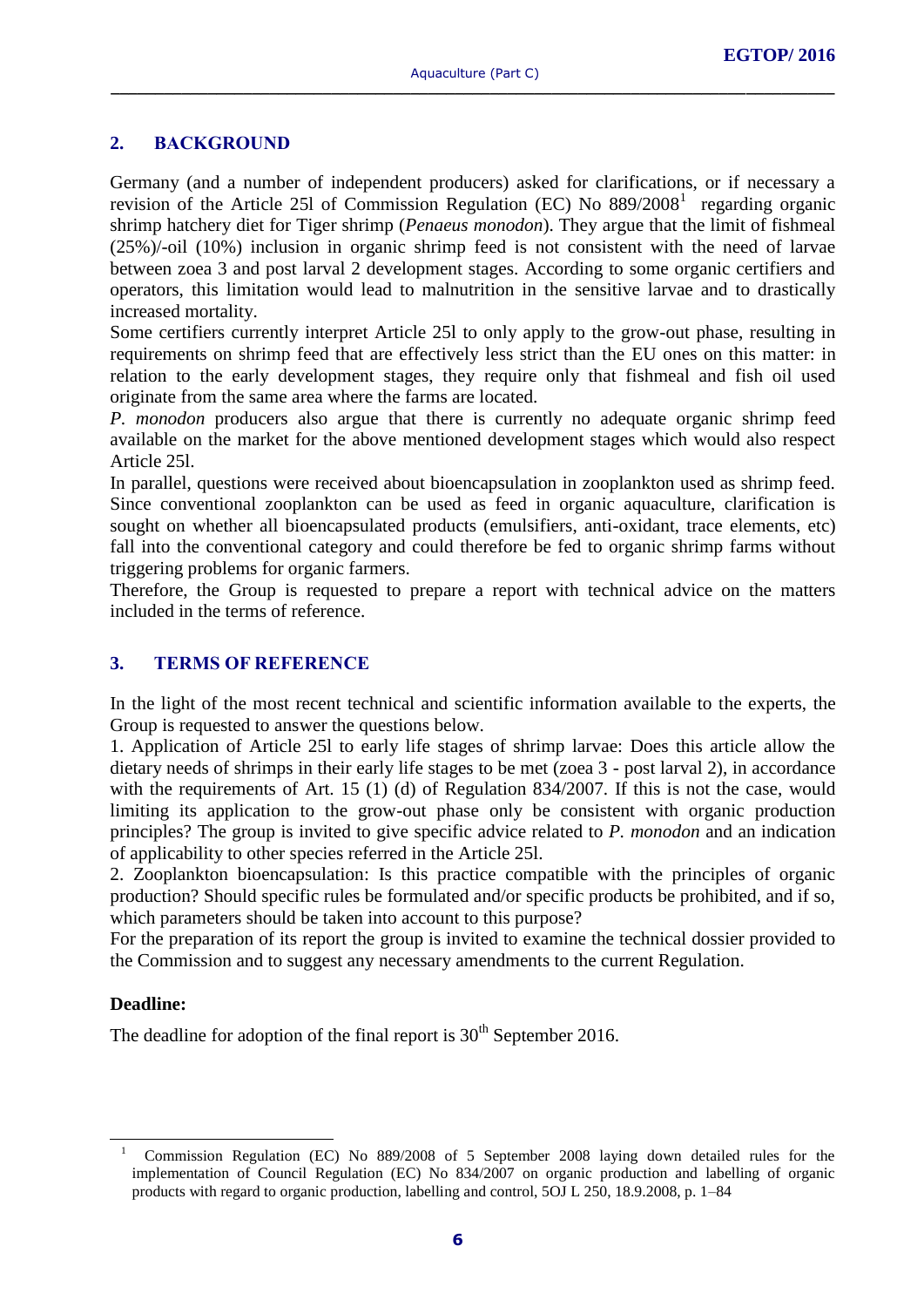#### **4. CONSIDERATIONS AND CONCLUSIONS**

#### **4.1 Introductory remarks**

The topic of the dietary needs of shrimps, as well as the question about the use of zooplankton in organic aquaculture have both been addressed in the previous Final Reports on Aquaculture (part A and B) delivered on December 2013 and July 2014, respectively.

It is the opinion of the Group that most of the technical and scientific information contained in those reports are still valid in order to outline the technical advice on the matters included in the term of reference of the current mandate. Therefore, for the purpose of facilitating the reading of this document, some relevant parts of those reports have been included here.

Note: in larviculture, the term 'food' is often used for live prey and the term 'feed' is used for formulated rations. In this report, however, the term 'feed' is used throughout.

#### **4.2 Early life stages of shrimp larvae**

#### *4.2.1. Introduction, scope of this chapter*

High quality fish meal with an optimal amino acid profile has a high nutrient digestibility and hence high utilization by the fish that results in minimum discharge of nutrients to the environment. For larvae and juveniles it is critical to secure optimum feed quality for survival and growth. Hence, fish meal and fish oil are strategic ingredients to be used at critical stages of the life-cycle, when optimum performance is required. However, according to the EU Reg. 889/2008, it should be ensured that the marine ingredients are obtained from sustainable fisheries. Furthermore, the limited availability and increasing prices of fish meal and fish oil will counteract and could limit the inclusion rates of these resources and increase the pressure for alternative sources to balance the specific amino acid requirements of farmed fish species.

Here are reported the conclusions of the Final Report on Aquaculture (part A) about the dietary requirements of shrimps:

"*The Group recognizes the clear differences between shrimp species, their feeding habits and their nutrient requirements. Furthermore, all the above considerations show the need for animal protein and lipids in the diet of shrimps, although in different proportions according to their life stages. Therefore the Group recognises the need for the use of fish meal and fish oil in the diet of shrimps. [ … ] the Group supports a limited use of fishmeal and fish oil derived from sustainable fisheries, as a supplement to the feed naturally available in the rearing environment. In the case of shrimps only, such feed rations should not be above 10% for fish oil, as in the current regulation, but could be up to 25% for fish meal.*"

It is important to highlight that: i) in the above conclusions it was emphasized the difference in nutritional needs according to the life stage; ii) the conclusions on the limited use of fish meal and fish oils were related to the grow-out stage of the reared shrimps, and iii) the current mandate specifically asks whether the limitations of Art. 25l 3 (b) of Reg. 889/2008 are also applicable to the early life stages of shrimp, without prejudice to their nutritional needs.

#### *4.2.2. Reflections of the Group / Balancing of arguments in the light of organic farming principles*

In the hatchery stage newborn larvae ("Nauplius" in case of shrimp, "Zoea" in case of prawn and crab), produced from domesticated or wild breeders, are reared over a period of 2-3 weeks on a mixture of algae, rotifers and/or *Artemia*, as well as formulated diets. Larvae evolve through different molts and metamorphoses (nauplius-zoea-mysis-postlarva in case of Penaeid shrimp, zoea-postlarva in case of prawn, zoea-megalopa-crab in case of crab) into juveniles. At the end of the hatchery phase (shrimp postlarva stage 4 to 6, just metamorphosed prawn postlarvae, first crab stages) these juveniles are still too sensitive for successful transfer to the grow-out ponds.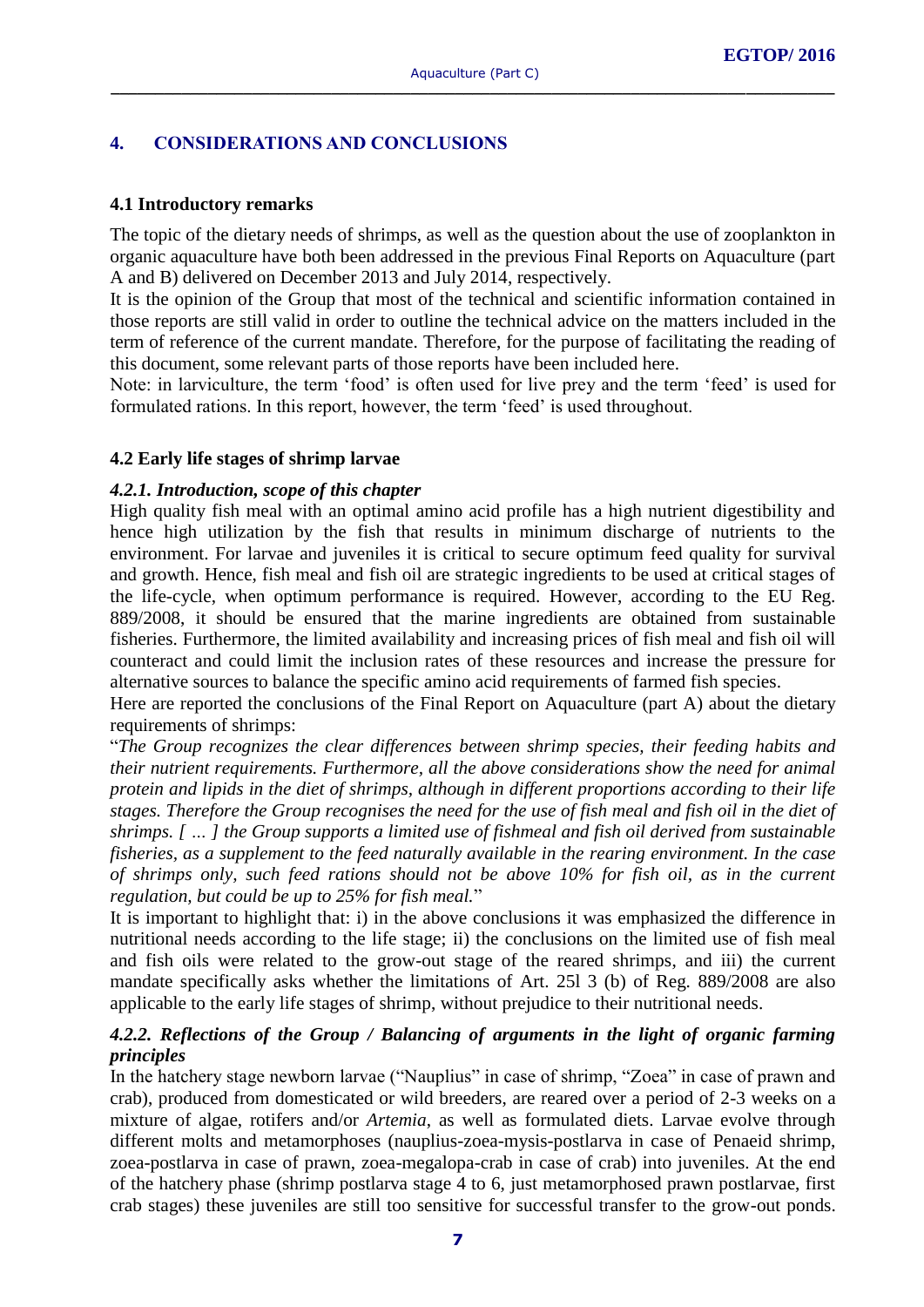They are reared for another 2 to 4 weeks in nursery tanks where they are fed with a combination of *Artemia* (in decreasing quantities) and formulated feeds.

Although the nutritional requirements for the grow-out stages of shrimp and prawn species are well documented (NRC, 2011), very limited information is available for the hatchery and juvenile stages. Researchers in the 1970s defined the nutritional requirements of penaeids by conducting experiments in laboratory conditions (Kanazawa et al., 1970; Kanazawa, 1989; Kurmaly et al. 1989a, b). In 1977 Jones et al and in 1998 Shiau reviewed this framework of knowledge. NRC (2011) presented an overview of recent progress and summarized the information that has been published to date. However, still crustacean nutritional requirements for protein and lipids, and even more larvae nutrition, are areas where more research is needed. Key subjects are associated with the use of live feed in larval culture and the development of a formulated diet for hatchery production. As a result the formulated diets used so far are empirically made up with high quality fish meal (up to or even more than 50 %) and marine lipids.

Indeed, today it is not possible to identify optimal concentrations for the ingredients of formulated larval crustacean diets. The nutritional quality and physical properties of *Artemia* provide greater survival and growth to the *Artemia*-fed larvae (Sorgeloos et al. 1983). In addition, although the amount of live feed (especially *Artemia*) has been greatly reduced and replaced by formulated diets to make the production more cost-effective, present knowledge on the nutritional requirements of the early larval stages is still very limited, and complete replacement of live feed in commercial hatcheries is not feasible. Furthermore, growth rate and overall physiological condition (e.g. stress and disease resistance) of the juveniles are compromised when too much live feed is replaced by the current artificial diets (in terms of high quality fish meal and squid protein, lipid and vitamin composition).

Nutritional studies of crustaceans have investigated the optimal dietary protein and lipid levels for different species and different life stages. Table 1 below provides a list of the optimum dietary protein and lipid levels for *P. monodon* shrimps (different larval stages are shown when available information is provided). Generally, recommended dietary protein levels in shrimp larval feed vary from 46 to 56% depending on the type of the diet, with best growth results given when live diets are used.

A summary of the information related to protein, lipid, phospholipid, cholesterol and other nutrients for crustaceans is already provided in the Final Report on Aquaculture (Part A) in December 2013, pages 13-14.

**Table 1**: Summary of protein and lipid requirements for penaeid shrimp (NRC, 2011).

| <b>Nutrient/animal species</b>      | <b>Requirement level</b>      | <b>Reference</b>        |
|-------------------------------------|-------------------------------|-------------------------|
| Protein                             | 48-52%                        | Kurmaly et al 1989b     |
| P. monodon larvae                   |                               |                         |
| Protein                             | 51-56%                        | Kurmaly et al. 1989a    |
| P. monodon larvae                   |                               |                         |
| Protein                             | 46%                           | D'Abramo et al $(2006)$ |
| (P. vannamei larvae, stage          |                               |                         |
| $M1$ to $PL1$ )                     |                               |                         |
| Lipids                              | $5.5 - 16.6\%$ total lipids   | Kanazawa, 1990          |
| P. monodon larvae                   |                               |                         |
| Lipids                              | $4.3\% - 23.5\%$ total lipids | Kurmaly et al. 1989a,b  |
| $(P_{\cdot})$<br>monodon<br>larvae, | 3.4-26.1% HUFA                |                         |
| stages Z1-Z3. Best growth           |                               |                         |
| when fed live diets                 |                               |                         |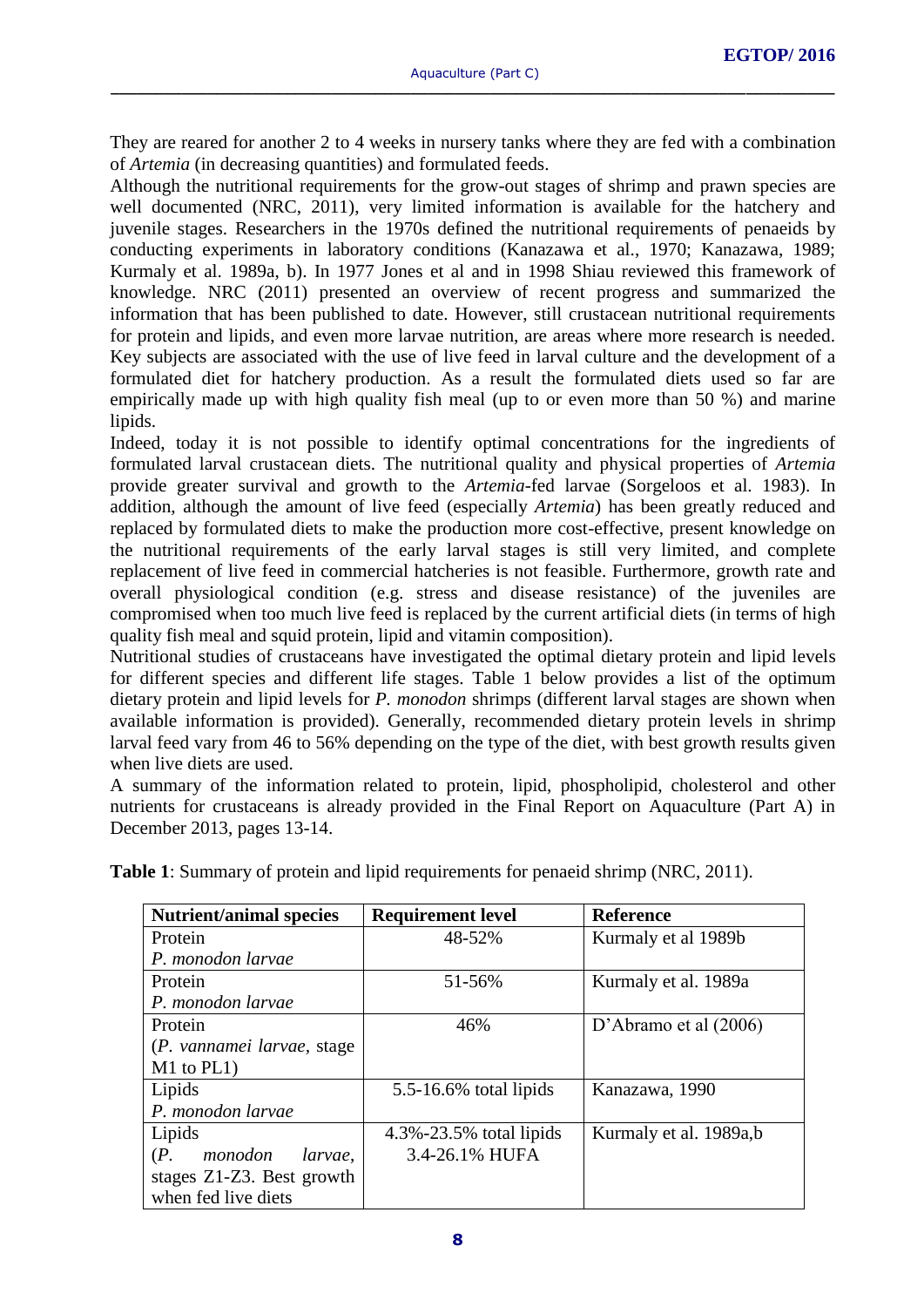| Lipids<br>(P. monodon larvae, stages<br>M1-PL1. Best<br>growth<br>when fed live diets | 16% total lipids<br>10.2% HUFA   | Kurmaly et al. 1989b |
|---------------------------------------------------------------------------------------|----------------------------------|----------------------|
| Lipids<br>(P. monodon larvae,<br>stages M1-M3 fed<br>encapsulated diets               | 18.2% total lipids<br>12.4% HUFA | Kurmaly et al. 1989a |

#### *Applicability of the current limitations of Art. 25l 3 to early life stages*

The limitations of Art. 25l 3(b) are clearly related to a different life stage (i.e. shrimp already weaned) and to a different rearing environment (i.e. ponds), where the main source of feed is provided by the carrying capacity of the local environment. Application of these limitations to early life stages of shrimp would result in malnutrition and high mortality. In the Group's opinion it is, therefore, inappropriate to apply these limitations to the early life stages of shrimp. As far as the applicability of such limitations to the other species referred in Art. 25l 3(a) of Reg. 889/2008, the Group confirms that those limitations should only apply to the grow-out stage.

#### *Alternative limitations for the early life stages*

In light of the foregoing (i.e. chapter 4.2), the Group does not see the possibility of establishing scientifically sound limits for the amount of fish meal and oil in diets for the early life stages of shrimp.

#### *4.2.3. Conclusions*

The Group does not consider the limitations of Art. 25l 3(b) of Reg. 889/2008 applicable to the early life stages of shrimp. The Group recommends that early life stages are explicitly excluded from the provisions in Art. 25l 3 of Reg. 889/2008.

#### **4.3 Specific rules for production of zooplankton**

#### *4.3.1. Introduction, scope of this chapter*

Larval rearing is one of the most critical stages for the successful propagation of any species and represents one of the major bottlenecks of the whole aquaculture process (Sorgeloos, 2013). Most fish larvae, particularly the marine ones, and crustacean larvae are very small at first feeding and thus are sensitive to rearing environment and to feed quality. Furthermore, these small larvae require live plankton for their first feeding, and thus hatcheries include facilities for plankton production (both phytoplankton and zooplankton). Two species of zooplankton are mass cultured due to their appropriate size, feed value and easiness of rearing. These are (i) the rotifer *Brachionus sp.* and (ii) the nauplius of the branchiopod crustacean, brine shrimp *Artemia sp.* Rotifers are the initial prey for the majority of marine fish larvae and for some crustacean larvae, and are later replaced by *Artemia sp.* during the larval rearing process.

Rotifers are an excellent first feed because of their small size and slow swimming speed, their habit of staying suspended in the water column and their ability to be cultured at high densities due to a high reproductive rate (Dhert et al., 2001). For the feeding of rotifers several products are used (sometimes in combination), such as baker's yeast, different algal species and formulated feeds.

*Artemia sp*. is collected as dehydrated embryos or cysts from salt lakes and salt works. It is used either as instar I nauplii (400-600 micro-meters in size), hatched from cysts, or as instar II-III nauplii (800-1000 micro-meters), reared with specially enriched feed.

*Artemia*, as well as Rotifers, need to be enriched in highly unsaturated fatty acids (EPA and DHA) and vitamins (C and A) and this can be done with single cell products (microalgae, fungi, or algal pastes) or oil emulsions.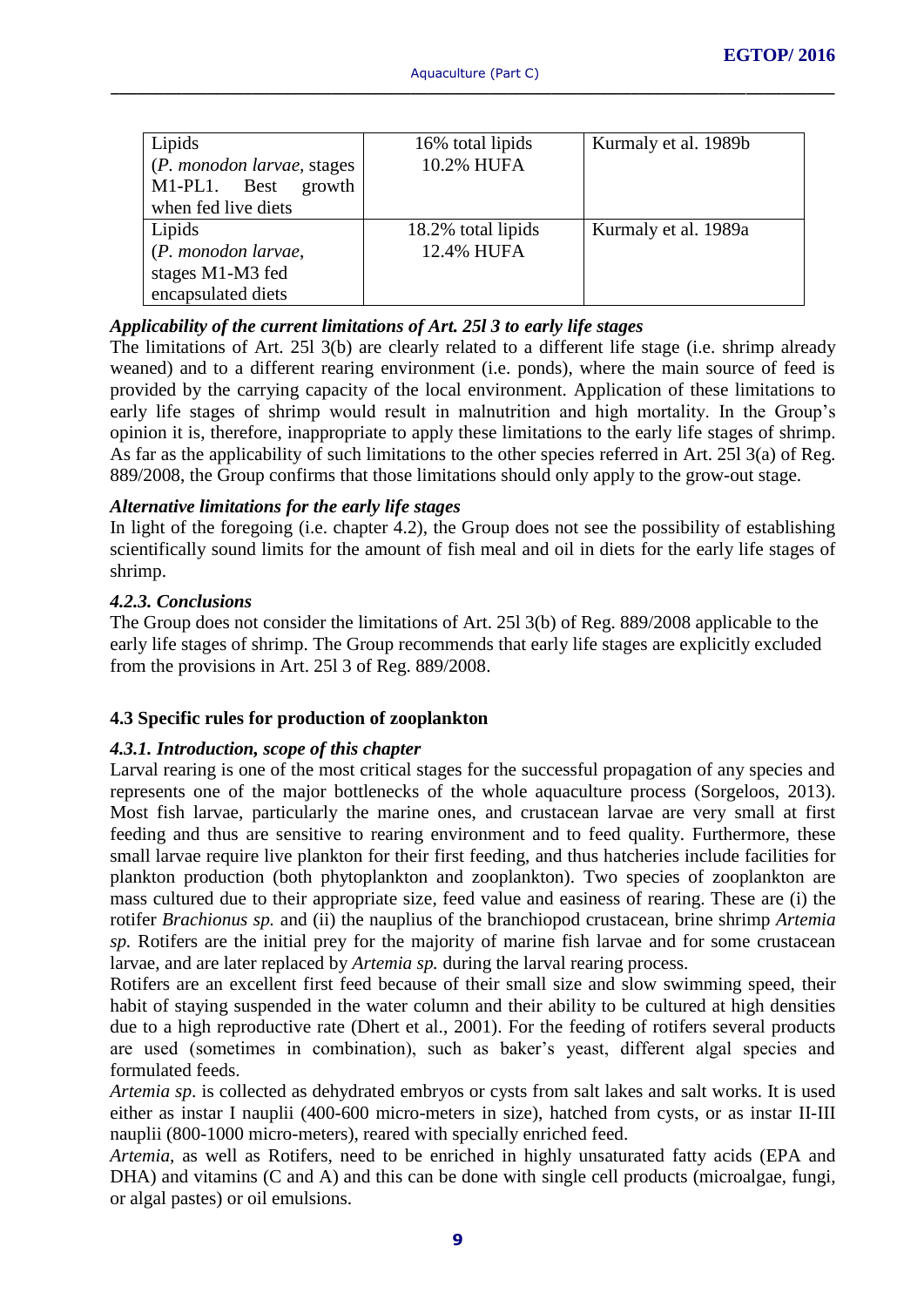Here are reported the conclusions of the Final Report on Aquaculture (part B) about zooplankton:

" *… the Group sees the technical possibility of an organic production of zooplankton, which would differ from conventional zooplankton in several aspects. Rules for organic production would need to be based on: Use of organic yeast and other microorganisms (e.g. thraustrochytrids), only natural antioxidants and emulsifiers. [ … ] There are no organic enrichment diets available at the moment, and the Group is not able to evaluate whether their production would be commercially viable. The economic feasibility should be explored and the sector encouraged to consider organic production of zooplankton. Meanwhile, the Group sees no other possibility than to allow the use of non-organic zooplankton until better alternatives have been developed.*"

The current mandate specifically asks whether zooplankton bioencapsulation is compatible with the principles of the organic production.

#### *4.3.2. Reflections of the Group / Balancing of arguments in the light of organic farming principles*

Bioencapsulation or enrichment is the process involved in improving the nutritional status of live food organisms either by feeding, or incorporating within them, various kinds of nutrients (Dhert et al., 2001; Srivastava, 2010, Agh and Sorgeloos, 2005). Examples of practical and experimental enrichment diets are unicellular algae, yeast, fungi, emulsions, liposomes and microencapsulated diets. In general, marine larvae require the polyunsaturated fatty acids eicosapentaenoic acid (EPA: 20:5n-3) and docosahexaenoic acid (DHA; 22:6n-3) for their survival and normal development. Apart from EPA and DHA, arachidonic acid (ARA; 20:4n-6) has also been recognized as essential for marine fish and crustaceans (Sargent et al, 1999; Rees et al, 1994). The rotifer *Brachionus* sp. and the brine shrimp *Artemia* sp. are the two organisms most extensively used as larval feed.

The lipid sources in enrichment diets vary in lipid class composition, n-3 HUFA content and DHA/EPA ratio. However, EPA is often present in low amounts in *Artemia* nauplii and DHA is practically absent (Léger et al, 1986). For this reason, the nauplii need to be enriched before they can be used for feeding marine larvae. The enrichment is commonly achieved by placing the live prey (zooplankton) in a medium, generally an emulsion, containing EPA and DHA (Narciso et al, 1999; Van Stappen, 1996). The live prey are passive filter feeders and thus incorporate the emulsions in their digestive tract acting as live vehicles. This enrichment process has also been termed "bioencapsulation" and is successful enough to allow the use of *Artemia* nauplii as larval feed for marine organisms, at least during certain phases of their rearing. The degree of success in modifying the fatty acid profile of the live prey has shown to be influenced by the type of the enrichment diet, the enrichment conditions and the live feed strain itself.

In light of the foregoing, the Group does not consider the practice of zooplankton bioencapsulation different from the practice of zooplankton enrichment. Therefore, in the opinion of the Group, the considerations already expressed in the Final Report on Aquaculture (part B) on zooplankton are still valid.

#### *4.3.3. Conclusions*

At the moment and until better alternatives haves been developed, the Group sees no other possibility than to allow the use of non-organic zooplankton (enriched or bioencapsulated) as shrimp feed.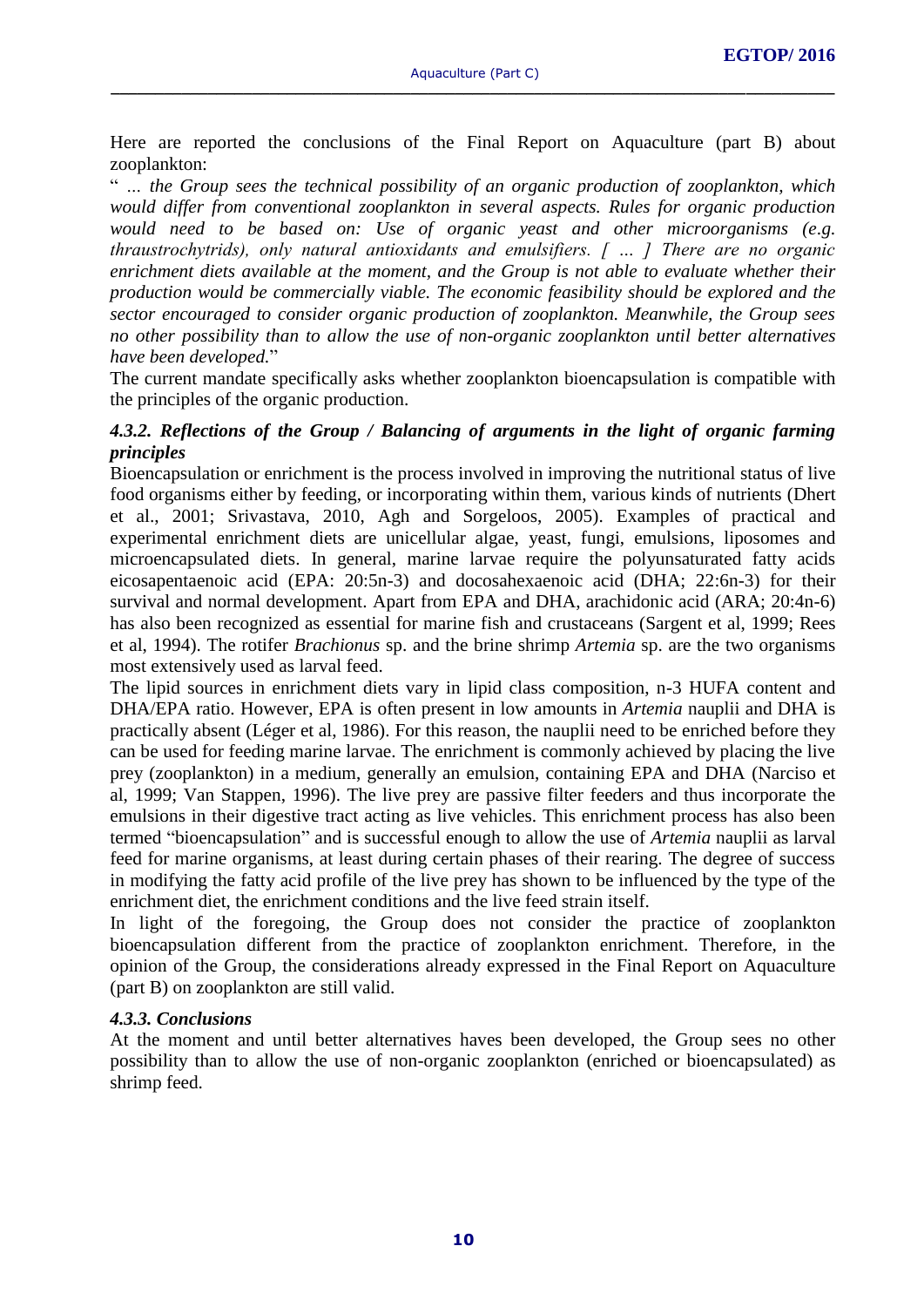## **5. LIST OF ABBREVIATIONS / GLOSSARY**

Annex VII Annex VII to Regulation 889/2008 Grow-out rearing of aquaculture animals from the juvenile stage to harvest size. The Group The Expert Group for Technical Advice on Organic Production (EGTOP) EPA Eicosapentaenoic acid DHA Docosahexaenoic acid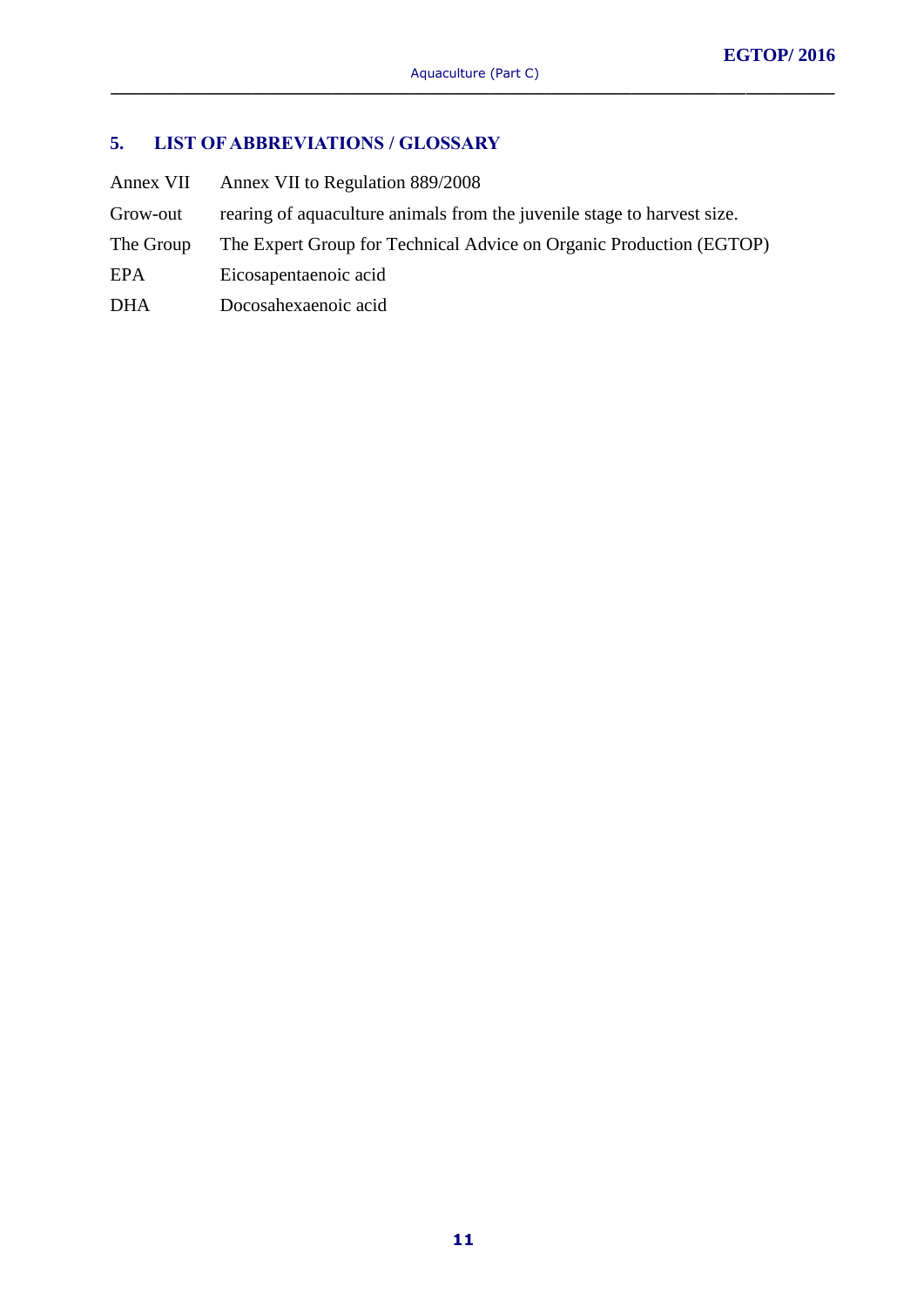#### **6. REFERENCES**

Expert Group for Technical Advice on Organic Production (EGTOP). (2013). Final Report on Aquaculture (part A). [http://ec.europa.eu/agriculture/organic/eu-policy/expert](http://ec.europa.eu/agriculture/organic/eu-policy/expert-advice/documents/final-reports/final_report_egtop_on_aquaculture_part-a_en.pdf)[advice/documents/final-reports/final\\_report\\_egtop\\_on\\_aquaculture\\_part-a\\_en.pdf](http://ec.europa.eu/agriculture/organic/eu-policy/expert-advice/documents/final-reports/final_report_egtop_on_aquaculture_part-a_en.pdf)

Expert Group for Technical Advice on Organic Production (EGTOP). (2014). Final Report on Aquaculture (part B). [http://ec.europa.eu/agriculture/organic/eu-policy/expert](http://ec.europa.eu/agriculture/organic/eu-policy/expert-advice/documents/final-reports/final_report_egtop_on_aquaculture_part-b_en.pdf)advice/documents/final-reports/final\_report egtop\_on\_aquaculture\_part-b\_en.pdf

Agh, N., Sorgeloos, P. (2005). Handbook of protocols and guidelines for culture and enrichment of live food for use in larviculture. Artemia&Aquatic Animals Reserch Center, Urmia University, Iran, 51 pges

Dhert, P.H., Rombaut, G., Suantika, G., Sorgeloos, P. (2001). Advancement of rotifer culture and manipulation techniques in Europe. Aquaculture, 200: 129-146.

D'Abramo, L.R., Perez, E.I., Sangha, R. and Puello-Cruz, A. 2006. Successful culture of larvae of *L. vannamei* fed a microbound formulated diet exclusively from either PZ2 or M1 to PL1. Aquaculture 261:1356-1362

Jones, D.A., Yule, A.B. and Holland, D.L. 1997. Larval nutrition. Chapter in Crustacean Nutrition (D'Abramo, L.R., Conklin, D.E. and Akiyama, E.M. eds). Advances in World Aquaculture ,vol. 6. WAS Baton Rouge, Louisiana, pp. 353-390

Kanazawa, A., Shimaya,M., Kawaski, M., Kashiwada, K. 1970. Nutritional requirements of prawns: I Feeding on artificial diet. Bull. Jpn. Soc. Sci. Fish. 36:949-954.

Kanazawa, A. (1989). Protein requirements of Penaeid shrimp. Advances in tropical aquaculture, Aquacop Ifremer Actes de Colloque, 9: 261-270.

Kurmaly, K., Yule A. B. and Jones, D. A. (1989a). An energy budget for the larvae of *Penaeus monodon* (Fabricius). Aquaculture, 81: 13-25.

Kurmaly, K., Jones, D. A., Yule, A. B. and East, J. (1989b). Comparative analysis of the growth

and survival of *Penaeus monodon* (Fabricius) larvae, from protozoea I to postlarva 1, on live feeds, artificial diets and on combinations of both. Aquaculture, 81:27-45.

Léger, P., Bengtson, D.A., Simpson, K.L., Sorgeloos, P. (1986). The use and nutritional value of *Artemia* as a food source. Oceanogr. Mar. Biol. Ann. Rev., 24: 521-623

Narciso, L., Pousao-Ferreira, P., Passos, A., Luis, O. (1999) HUFA content and DHA/EPA improvements of *Artemia* sp. with commercial oils during diferent enrichment periods. Aquac. Res., 30: 21-24

NRC (National Research Council) (2011). Nutrient Requirements of Fish and Shrimp. The National Academy Press, Washington, DC. Pp 363.

Rees, J.F., Curé, K., Piyatiratitivorakul, S., Sorgeloos, P., Menasveta, P. (1994). Highly unsaturated fatty acid requirements of *Penaeus monodon* postlarvae: an experimental approach based on *Artemia* enrichment. Aquaculture, 122: 193-207

Sargent, J.Bell, G., McEvoy, L., Tocher, D., Estévez, A. (1999) Recent developments in the essential fatty acid nutrition of fish. Aquaculture, 177: 191-199

Shiau, S-Y. 1998. Nutrient requirements of penaeid shrimps. Aquaculture, 164:77-93.

Sorgeloos, P. 2013. Aquaculture: the blue biotechnology of the future World Aquaculture, 44 (3): 16-25